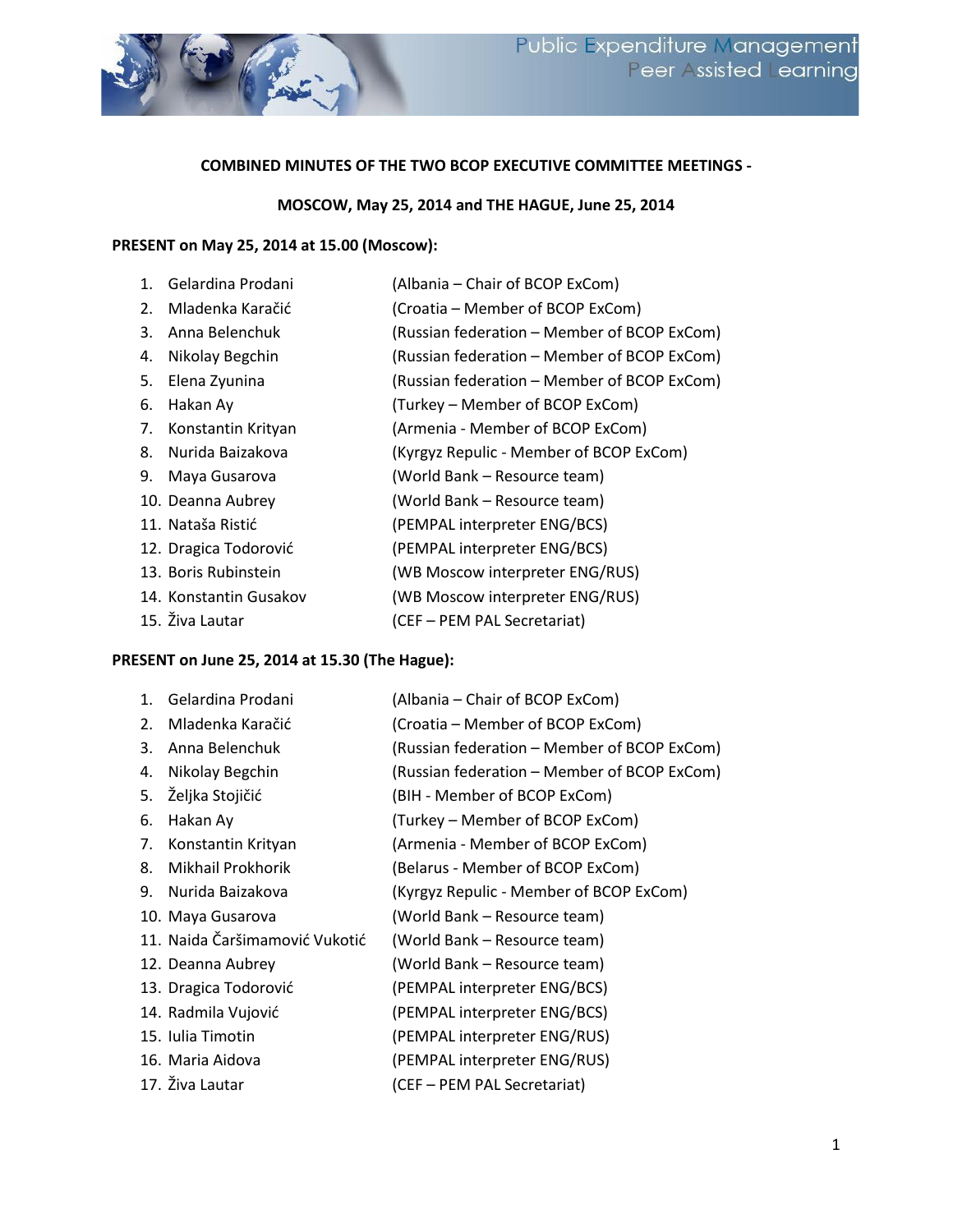

### **CONSOLIDATED AGENDA ITEMS**

### **I. SUNDAY, MAY 25, 2014, , MOSCOW and WEDNESDAY, JUNE 25, 2014, , The Hague**

- 1. Welcome (BCOP Chair, Gelardina Prodani)
- 2. Briefing on feedback groups operating in cross-COP meeting (Deanna Aubrey) ITEM TABLED FOR DISCUSSION IN MOSCOW ONLY
- 3. Review of the implementation and updated budget realization for 2013/2014 Action Plan (Maya Gusarova and Ziva Lautar)
- 4. Update on OECD SBO meeting in Den Haag 25-27 June 2014, including PEFA framework workshop (Maya Gusarova/Deanna Aubrey and Ziva Lautar) -- ITEM TABLED FOR DISCUSSION IN MOSCOW ONLY
- 5. Progress on implementation of approved BCOP Action Plan 2014-15 (Deanna Aubrey/All)
	- a. Plenary meeting: Tools for fiscal consolidation.
	- b. Study Visit EU countries on management and budgeting of EU funds
	- c. Executive committee Study Visit on Budget Transparency to South Africa
- 6. Potential Knowledge Products/Working Groups:
	- a. Next steps for the wage bill working group
	- b. New working groups
	- c. OECD Collaboration?
- 7. Wiki use ITEM TABLED FOR DISCUSSION IN THE HAGUE ONLY
- 8. Other business?
- 9. Next meeting for the third quarter of 2014? ITEM TABLED FOR DISCUSSION IN THE HAGUE ONLY

**------------------------------------------------------------------------------------------------------------------------------------------**

#### **1. Welcome**

Gelardina Prodani welcomed participants to the ExCom meeting and briefly introduced meeting agenda both in Moscow and in The Hague. In the Hagye, she also introduced M.s Zeljka Stojicic, a new member of the BCoP Executive Committee from the Ministry of Finance of Republika Srpska in Bosnia, who replaced Stevan Brkic in the Executive Committee, as approved by the Executive Committee in written form in April. Ms. Stojicic said a few words about herself and her roles in the Ministry of Finance,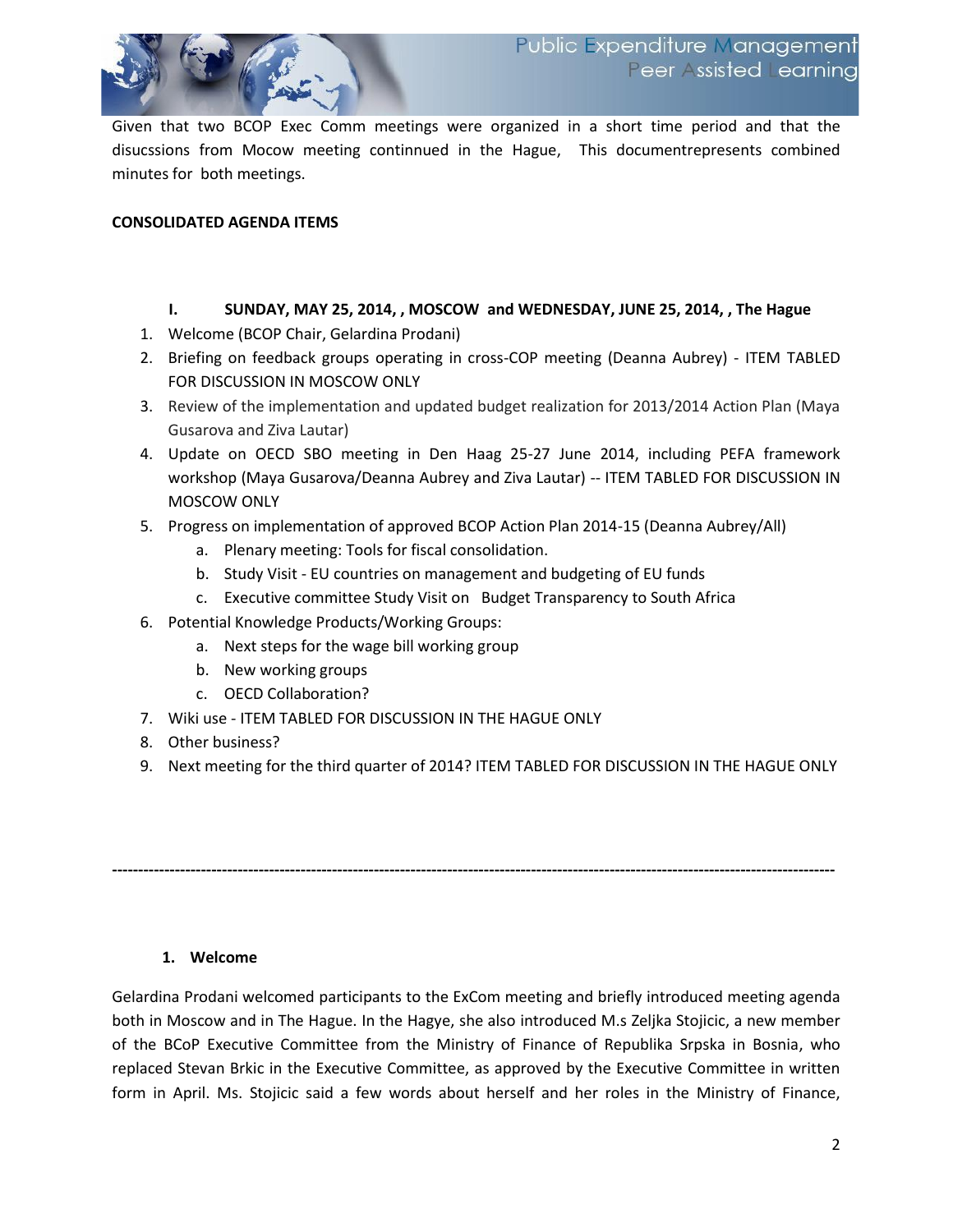

benefits of the PEMPAL networks from the perspective of her Ministry, and she also expressed excitement for future work of the Executive Committee.

# **2. Briefing on feedback groups operating in cross-COP meeting.** ITEM TABLED FOR DISCUSSION IN MOSCOW ONLY

Ms. Aubrey explained the concept of enabling groups' process which encouraged building of the community through member input (to be implemented during the Cross-COP Moscow meeting) and invited the ExCOM members to take active part in one of three enabling groups: agenda activists – responsible for seeking feedback on potential future COP work in the area of fiscal transparency and accountability; social reporters – responsible for creating shared memory; and critical friends – responsible for what's working and what's not during the implementation of the meeting agenda (to improve future events).

- Mr. Ay volunteered for the agenda activists group but was later replaced by Nurida Baizakova
- Mr.. Krityan volunteered for the social reporters group.

Ms Aubrey also briefed the Executive Committee members about discussion groups at the Cross-COP meeting. The discussion was to be organized within the 8 smaller groups, with each group to discuss specific questions and prepare a 10 minutes presentation – report on the discussion in cooperation with another group.

# **3. Review of the implementation and updated budget realization for 2013/2014, Action Plan 2014-15**

Ms.Gusarova reported on the current status of budget execution. In comparison to the approved 2013/2014 BCoP budget, current execution (including estimated spending for the Moscow event as the last item) is at 89%, showing effective planning and spending. Expected slight underspending due to cheaper than planned organization of the plenary in Turkey allowed extra budget for translation and extra budget for participation in OECD event in the Hague and organizing PEFA workshop in June 2014. However, due to the general agreement at the level of the Steering Committee savings from COPs budgets will not be transferred to the next year, COPs will rather operate under newly approved budgets.

Updated budget execution data was not available for the discussion at the Hague Executive Committee meeting, since the final actual spending data for Moscow event and data for the Hague event were not available yet./

**4. Update on OECD SBO meeting in Den Haag 25-27 June 2014, including PEFA framework workshop.** ITEM TABLED FOR DISCUSSION IN MOSCOW ONLY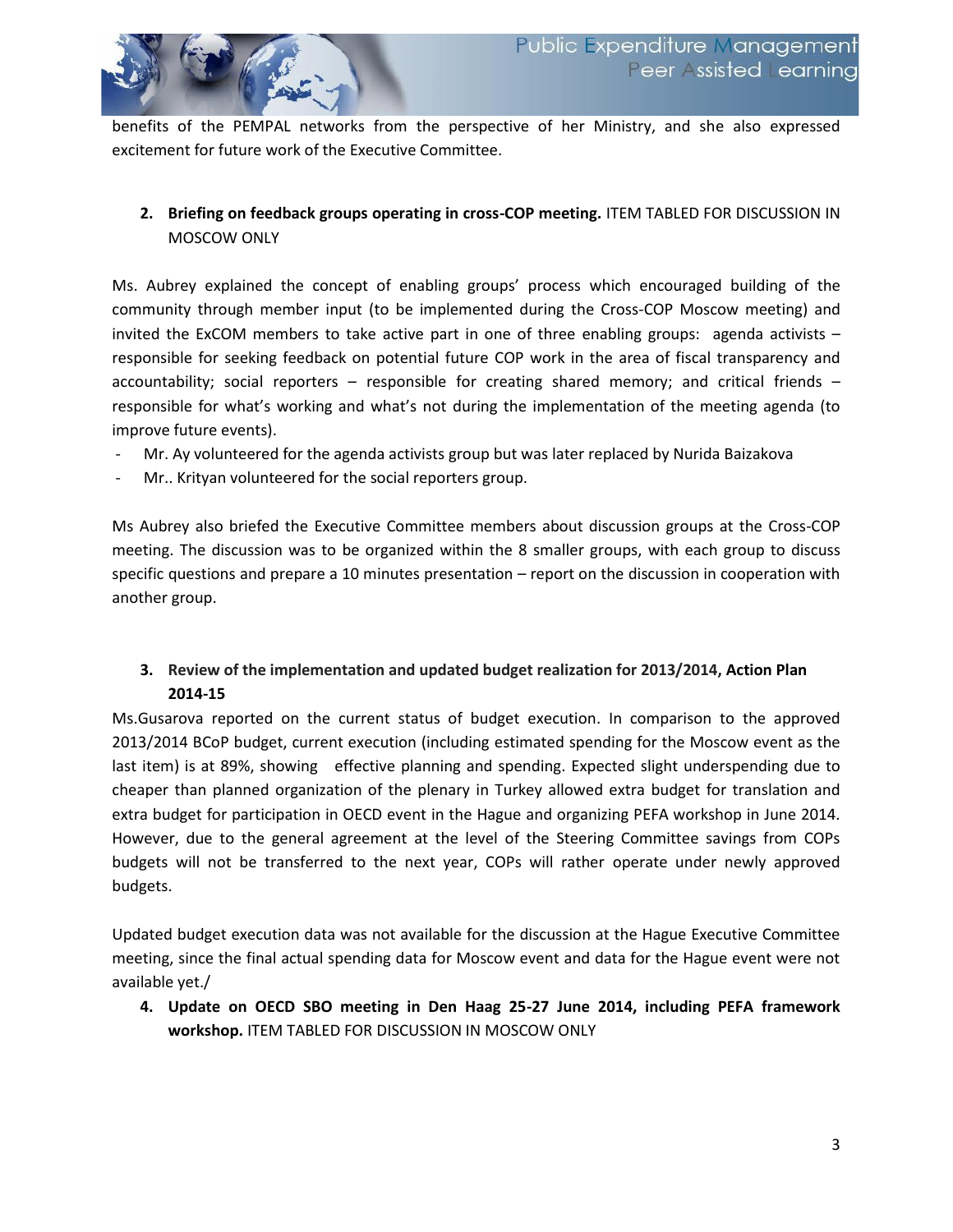

At the Moscow meeting, Ms Aubrey reported on preparations for the OECD SBO meeting in the Hague. In terms of the presentation of the OECD Budget Practices and Procedures Survey results, the results will be presented in the format similar to the presentation in Antalya, but in more detail.

The report on the results of PEMPAL participation in the OECD Budget Practices and Procedures Survey was translated and sent to Executive Committee members in mid-May for comments.

Ms Aubrey informed the Executive Committee members, that the OECD has kindly asked to give suggestions and clarifications (from countries involved in the survey) on some outstanding issues and reflections on the survey instrument. Ms Prodani added that this can be done once the survey respondents go through the draft report.

In addition, Ms Aubrey mentioned that OECD is seeking two to three volunteer countries to present their cases in the Hague meeting. Topics to be addressed: fiscal sustainability, MTEF, fiscal consolidation after crisis, budget transparency and reform program. The presentations should be not more than 20 minutes long.

It was concluded that the details of the contribution of the BCoP to the OECD CESEE SBO meeting in the Hague would be decided and coordinated via email through the Resource Team.

## **5. Progress on implementation of approved BCOP Action Plan 2014-15**

a. Plenary meeting on tools for fiscal consolidation

In the discussion on the potential hosts for the 2015 BCoP plenary meeting (to be held on the subject of the fiscal consolidation, as decided based on the BCoP membership feedback given during the 2014 BCoP plenary meeting in Antalya), Mr. Krityan informed the Executive Committee that Armenia was interested in hosting the meeting. It was decided that Mr. Krityan would inform the members about his Minister's final confirmation in the Hague and that he would also propose options for the exact meeting location.

In the Hague, Mr. Krityan confirmed that Armenia would host the plenary meeting. He informed the Executive Committee that the location options would inlcude Yerevan or two resort towns, one of which was 30km from Yerevan and the other was 70 km from Yerevan. It was decided that the resource team, Mr Krityan and the Secretariat would discuss the options in detail during the next few days in Den Haag and consider exploring what could be the most efficient in terms of cost. It was emphasized by Mr. Krityan that venue booking needs to be made well in advance (already in September or early October). In terms of the timing of the plenary meeting, while in Moscow it was agreed that March of 2015 would be the best time, in the Hague Ms. Gusarova explained that the meeting should be moved to early February of 2015, given that the BCoP Executive Committee was invited to South Africa for a study visit in early March.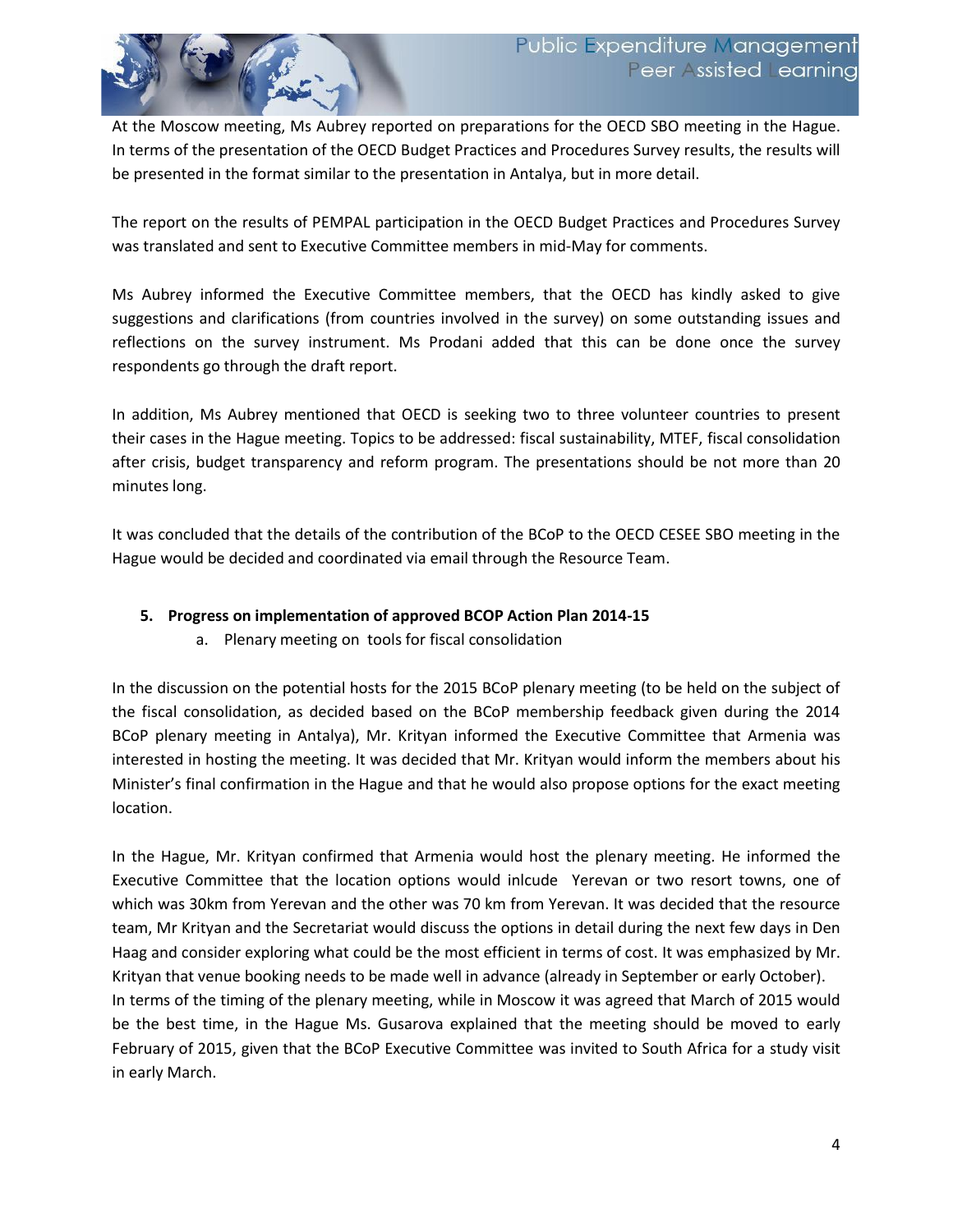The Resource Team asked the Executive Committee members to send their feedback in terms of format, length, topics for specific sessions, and specific experts to be invited to the plenary meeting by the end of summer via email to the Resource Team.

b. Study Visit - EU countries on management and budgeting of EU funds

This study visit is planned for the Western Balkans countries which are EU members, candidates or potential candidates, based on the interest in this topic expressed by the Western Balkans countries in the 2014 BCoP plenary in Antalya. In Moscow, Ms. Karicic explained again that the topics concerning management of EU funds from the perspective of detailed budget planning and execution procedures were interesting for Croatia as well as for other Balkan countries. Proposed location is Slovenia, given the common past financial systems and Slovenian EU experience.

In the Hague, Ms. Carsimamovic Vukotic gave an update on the status of the visit preparation. Based on the feedback from the participants from Croatia, Bosnia and Herzegovina, and Serbia, the study visit targeted timing is early or mid-November 2014. Ms. Karacic will be coordinating this study visit on behalf of the Executive Committee.

It was decided that a detailed list of questions to be addressed by the presenters in Slovenia would be drafted by Ms. Karacic and (through the Ms. Carsimamovic Vukotic who will coordinate this study visit on behalf of the Resource Team) sent to remaining Balkans countries to add their questions. The list would then be used to guide presentations of the Slovenian hosts.. Turkey will also consider whether they would like to join this study visit, since Turkey is also a potential EU candidate.

c. Executive Committee study visit: Budget Transparency to South Africa/CABRI network

The offer from South Africa came in Moscow, Ms. Prodani reported, after she and the resource team held discussions on the feasibility of such a visit. Ms. Kay Vyvyan Brown, Chief Director of Expenditure Planning at the South African government and coordinator of CABRI asked to develop a concept letter and specify which reforms were of interest to the BCoP Executive Committee

It was decided that Ms Aubrey would draft a letter which would be circulated to the Executive Committee representatives for comments. Since the National Treasury receives a lot of requests for study visits (60 per year), it needs to be specific on what reforms the Executive Committee want to learn about.

Ms Gusarova mentioned that CABRI would benefit from PEMPAL as well - they were interested to learn about the PEMPAL approach. The CABRI is a network similar to PEMPAL that comprises 13 Ministries of Finance in the Central Africa region.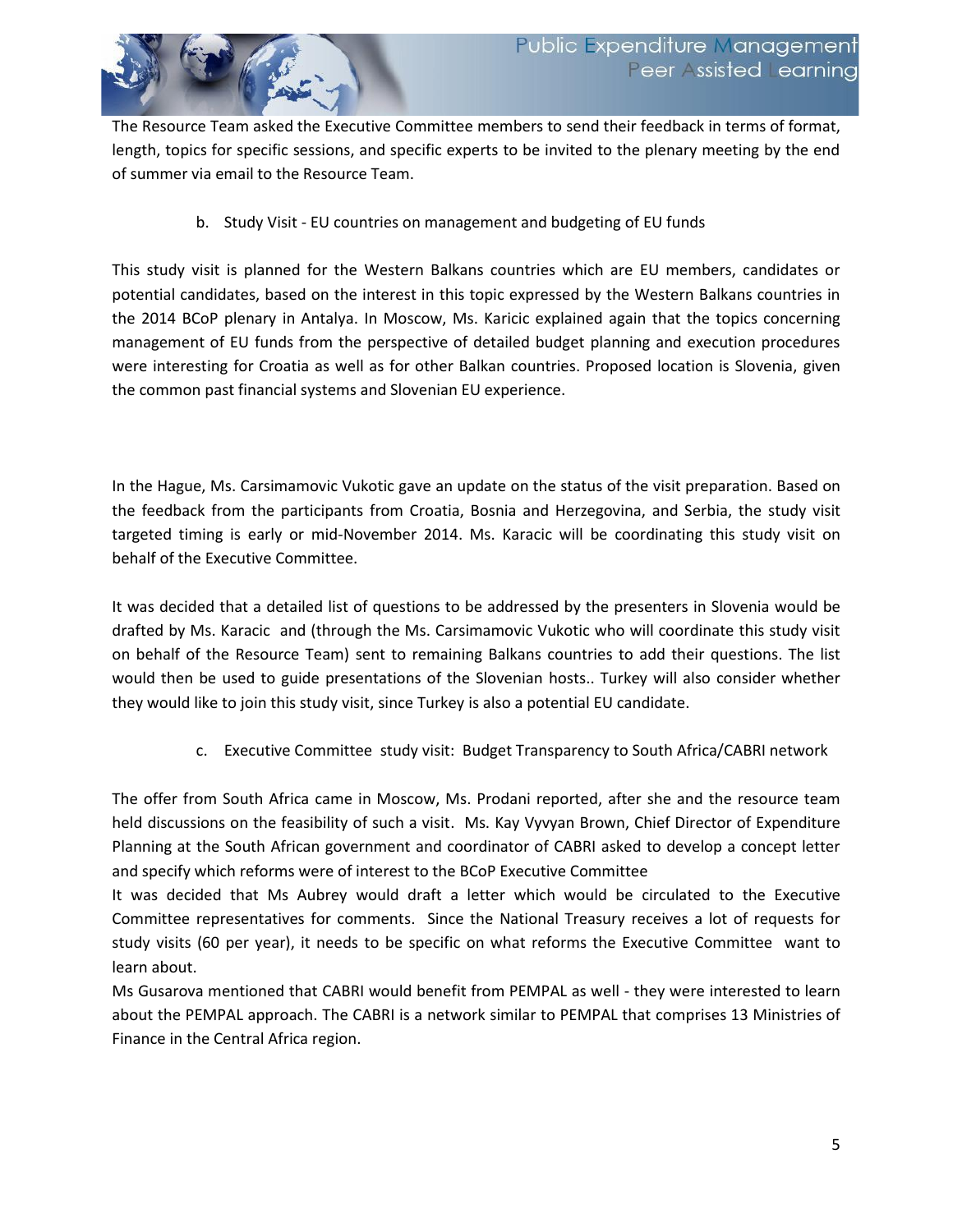

Ms Aubrey added that a mid-term review of PEMPAL is planned in the second half of 2014 and the first half of 2015 which could also include benchmarking and comparisons with CABRI during this study visit. Ms Prodani reported on the MENA region interest in participating in PEMPAL. Thus, she proposed, it may be good to send someone to a meeting being organized in bu OECD in MENA in November-December 2014 or to organize a separate event. It was decided that Ms Gusarova would discuss the options regarding interaction with MENA countries with PEMPAL Team Leader Ms. Nikulina and report back to the Executive Committee Chair.

### **6. Progress on work of potential Working Groups and Knowledge Product Development**

- a. Next steps for the wage bill working group
- b. New working groups
- c. OECD Collaboration?
- a. Next steps for the wage bill working group:

At the Moscow meeting, Ms Gusarova briefly reported on developments with the Wage Bill working group, which was planning to have a face-to-face workshop next day on May 26. She mentioned that the Executive Committee would need to agree, if the working group would continue next year.

Ms Belenchuk from Russian MoF raised the question of demand for the working group, but Mr Krityan mentioned that e.g. Armenia launched changes to the wage bill last year and that this topic continued to be of interest and highly relevant for them.

In the Hague Ms. Gusarova reported that the outcomes of the wage bill workshop in Moscow revealed that members of the Working Group from 5 countries are interested to continue and suggested a few new topics to be covered. Therefore given the interest of members to continue, it was agreed to keep this working group in the upcoming year. Ms Gusarova and Mr. Mills from the World Bank will come up with proposal of VC sessions for the coming year and circulate it around September 2014.

### b. New working groups

Ms. Gusarova asked the Execitive Committee members, if they would like new working groups to be established in FY15. She shared the experience from the wage bill working group which was based on VC events to a large extent, and proved to be feasible to organize. In response Mr. Begchin suggested a working group on program budgeting and program evaluation, since this was one of the topics most often identified as a priority among the member countries during the 2014 plenary meeting in Antalya. It was decided that Mr. Begchin would prepare the rough terms of reference/concept and plan for this Working Group, in cooperation with the Resource Team.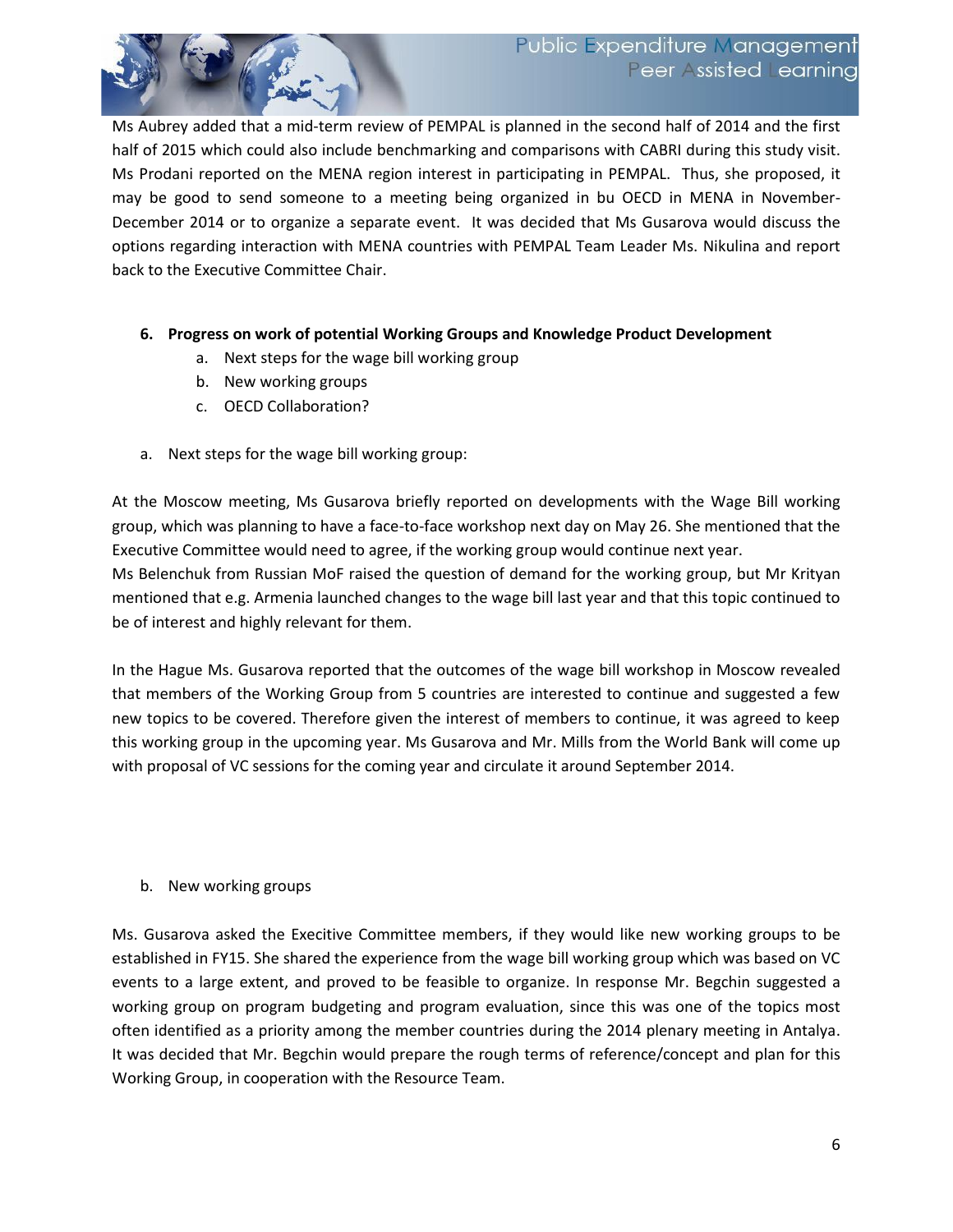

Ms. Belenchuk suggested a working group on budget literacy. It was decided that the draft concept will be developed in cooperation between the World Bank and the Department for International Relations within Ministry of Finance of Russian Federation.

At the meeting in the Hague, the concepts had not yet been prepared, however, Mr Begchin and Ms. Belenchuk confirmed that the first drafts for comments could be expected in July.

Ms Prodani observed that Albania would be interested to explore debt issues (debt management, internal and external debts, and fiscal consolidation). They are also interested in issues related to arrears; as they are currently taking a lot of measures with IMF and WB support to pay arrears. Ms Gusarova suggested that a special videoconference on this topic could be organized.

c. Further collaboration of the BCoP with the OECD

Ms Gusarova noted that the OECD is open to future cooperation with PEMPAL. The ways of future cooperation need to be discussed.

Ms Carsimamovic Vukotic added that OECD is ready to continue with other surveys - performance budget or survey on fiscal consolidation for example. Performance survey could fit into Mr Begchin's working group. Survey on fiscal consolidation could be incorporated into Armenia event.

Mr Hakan suggested that OECD's survey on fiscal risks could also be incorporated into the fiscal consolidation survey to be developed and circulated before the next plenary meeting.

Mr Downes from OECD gave confirmation during the Hague meeting that BCOP could utilize the OECD surveys for such purposes. It was agreed that the Resource team would follow up with OECD in the course of preparation to BCOP annual plenary in Yerevan

## **8. Wiki use**

Ms Carsimamovic Vukotic gave a review of the material currently available on Wiki. She noted that the WIKI page is still not being used often and she encouraged the Executive Committee members to start using it WIKI will continue to be the platform for publishing documents for internal use only for: additional unofficial material (for example, additional material received from the host countries after Study Visits), knowledge products based on the material from other international organizations or original material of other international organizations (e.g. IMF or OECD), and for work in progress / unofficial PEMPAL material.

Ms. Carsimamovic Vukotic informed the members that, given that the Secretariat pays for the Wiki to be internal, it will continue to be used as is until Spring 2015, while the renewing of the paid access will be considered based on the data on actual usage of Wiki between now and Spring 2015.